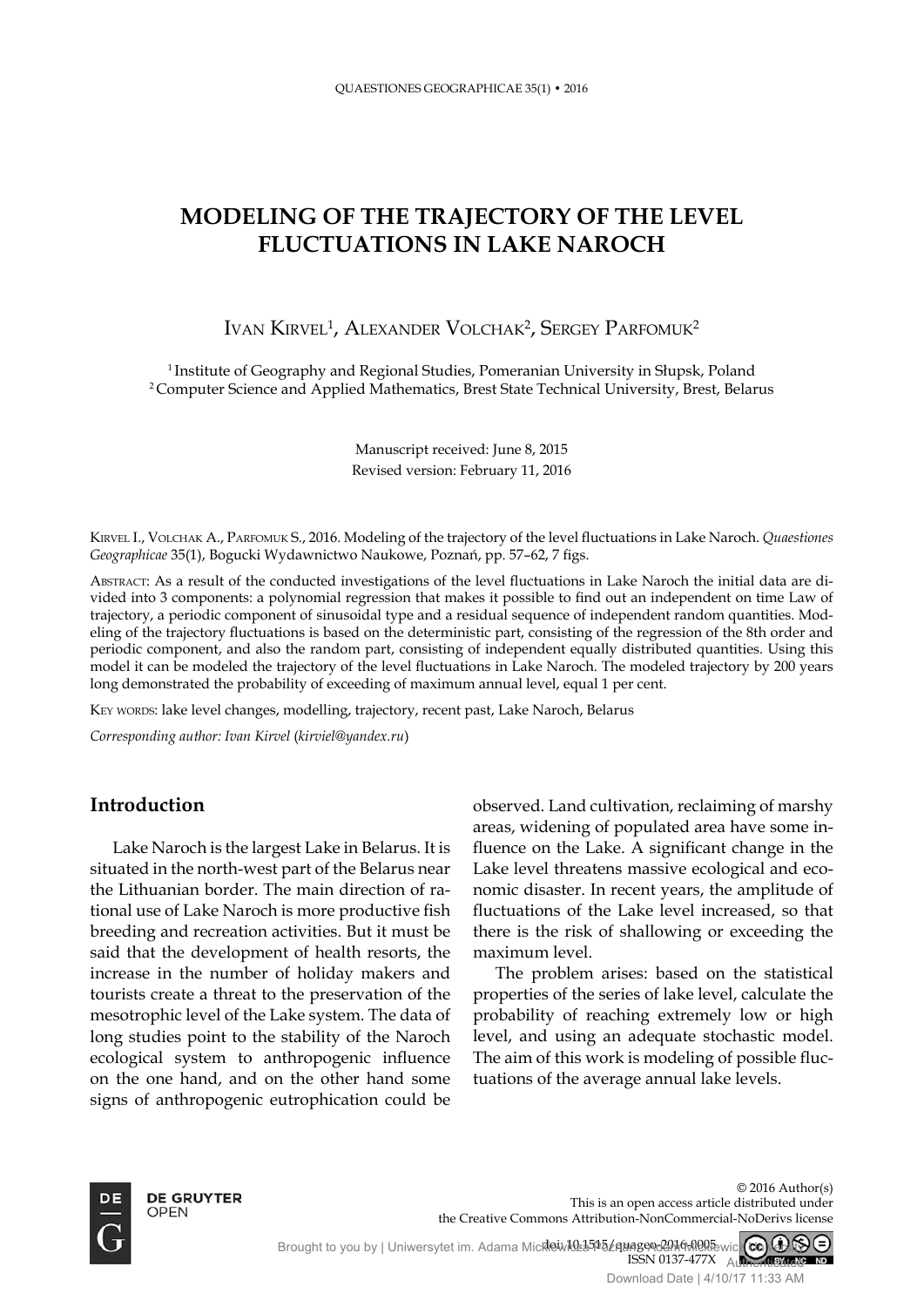## **Study area**

Lake Naroch is situated in the basin of the river Naroch (outflows from the Lake), 4 km west of the urban settlement of Myadel, among the villages Charovki, Pasynki, Mikoltsy, Gatovichi, Zanaroch, at an altitude of 165 m above sea level. It is in the Naroch cluster of Lakes and in Naroch National Park.

Lake Naroch is divided into two subbasins by the peninsula Nanosy: Maly (Small) Subbasin, situated in the north-west of the Lake, and Bolshoi (Big) Subbasin – in the south-east. There is an island area of 6.2 hectares at the north-east Lake shore, declared a natural monument. The slopes of the hollow in the north and northeast are 45–50 m high, formed by the spurs of the Sventsyansk ridges. In the south the lower South-Naroch ridge adjoins the Lake. The shores are low, sandy in the main, steep and abrasive in some places, 2–11 m high, marshy, peat in the south-east (The Blue Book…, 1994). The bathymetric map of Lake Naroch is presented in Fig. 1.

Two terraces are well determined at an altitude of 1.5 and 4.5 m above the surface. The low shores predominate in the eastern part of the Lake, and in the north-west and west the big parts are represented by the accumulative shores with clean sandy beaches. Almost everywhere, except for the areas of the northern shore the littoral zone with flat inclined surface occupies the wide shore stretch. It is 200 m wide in the north-west, and as much as 300 m at the south-eastern shore. The isobaths of 2 m limits 14% of the water-table area.



The sloping shallow zone with the depth as much as 5 m occupies about 30% of the area. Such an enormous littoral overgrown with the thick cover of water plants plays an important part in the protection of the Lake from polluting substances of the catchment area (Water Resources… 2012).

The area of the Lake water table is  $79.62 \text{ km}^2$ . Its average depth is 8.9 m, the deepest place is in the south-east in the Gatovsk Pits and it is 24.8 m. The width of the Lake is 9.8 km, the length of the longest diameter is 12.8 km, the total shore line is  $40 \text{ km}$ . About  $710 \text{ m}^3$  of water is accumulated in Naroch. The lake watershed is 199 km² (Ivanov-Smolensky 2013).

Hydrologically Lake Naroch is connected to to the number of oblong ponds. Water enters there from Lake Myaastro through a short duct Skema. Myastro is connected with Batorino by the duct Batorinsky Stream. Besides, Naroch takes water from 17 brooks, mainly from the high hillside. The gutter from the Lake runs down the river Naroch, that flowing out in the south-east falls into the river Viliya – the right tributary of the Neman. A small quantity of specific catchment is expressed in the character of the Lake water balance. During each hydrological year 83.6 million  $m<sup>3</sup>$  of water flow into Lake Naroch:  $30.7$  million m<sup>3</sup> (about 30%) come with the surface drain, the Lake gets more than 52 million  $m^3$  (60%) with atmospheric precipitation falling on the water table. In the expenditure part of the water balance the drain on the River Naroch (56%) and evaporation from the water surface predominate. As a result the water balance of Naroch is positive because atmospheric precipitation exceeds evaporation, what characterizes the climate of the humid zone. The large area and volume of the Lake water point to a slow process of water exchange. The entire volume of water is replaced every 10 years.

# **Method**

When examining fluctuations of the Lake level from a plane (increment of the level) an obvious dependence of the level fluctuations on time is out of the question, because initial data on a plane are a large number of dots (Kozhevinkova, Shveykina 2014). For this number of dots a selective regression can be made, showing a measure Fig. 1. The bathymetric map of Lake Naroch. of scatter of experimental points around a certain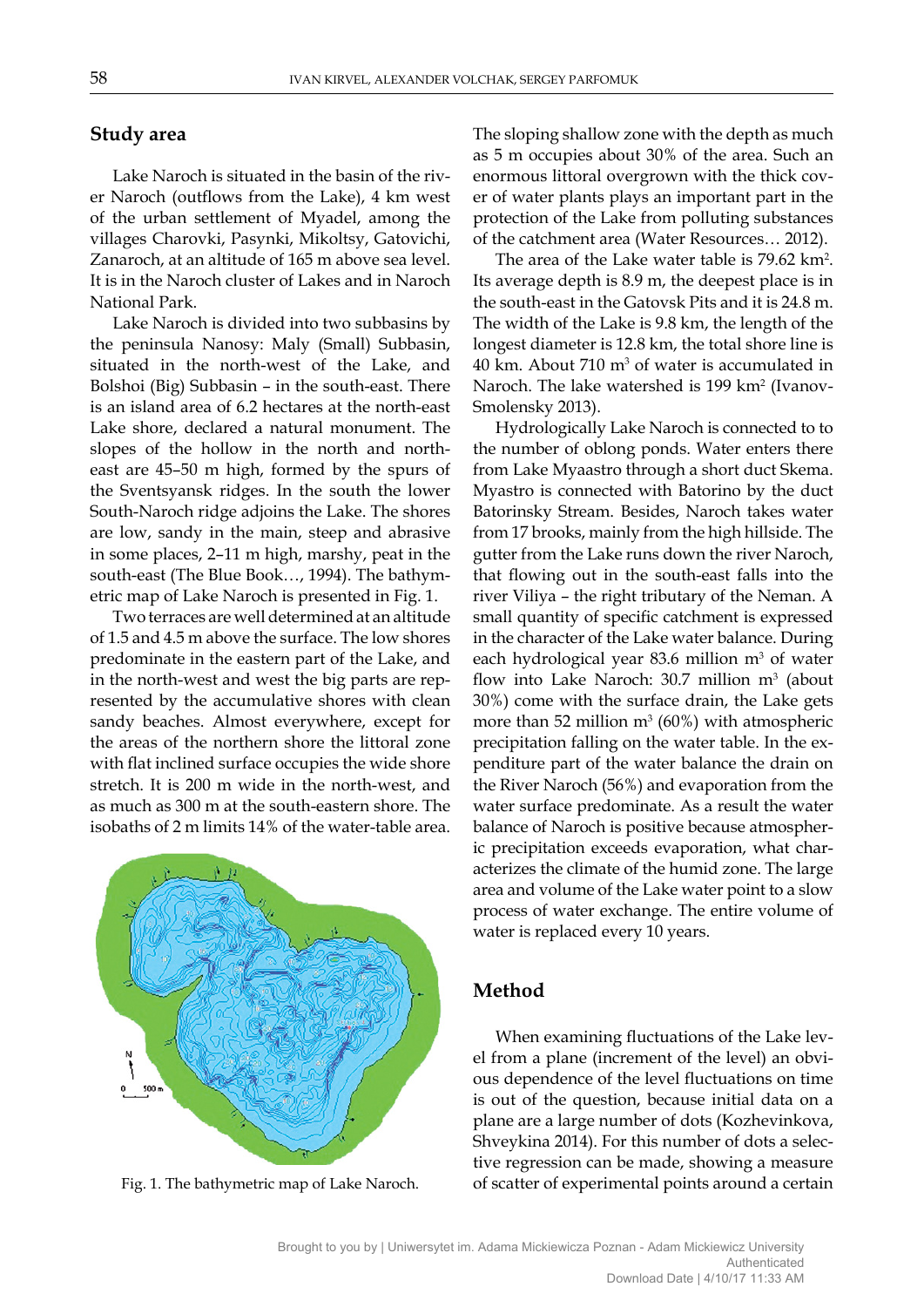function  $g(x)$ , called a regression. More often a measure of scatter  $Q(g)$  for uninterrupted on a given prescribed segment of the function  $g(x)$  is defined by the formula:

$$
Q(g) = \sum_{j=1}^{n} (y_j - g(x_j))^2, \qquad (1)
$$

where:

*y* – ordinate,

*x* – time of experimental observations.

Veyershtrass Law says, that any uninterrupted on the final segment function can be approximated by an algebraic polynomial with any prescribed accuracy; therefore it can be used for analyzing of water level fluctuations using the parameter model of mode (Kozhevnikova, Shveykina 2014, Ozaki 1981).

$$
\Delta H = \Phi \left( H \right) + \gamma \left( t \right) , \tag{2}
$$

where:

*H* – water body level,

∆*H* – water body level increments,

γ(*t*) – random disturbed force,

Ф(*H*) – algebraic polynomial, named autonomous (independent on time) regression.

An independent variable value (time) is not obviously in the autonomous equation or the system of the autonomous equations, what means, that the law of fluctuations of unknown functions, described by the autonomous equation or the system of the autonomous equations is not changed in due course. Therefore the received solution of this equation gives an opportunity to conduct modeling of water level beyond the examining period of time.

For conducting calculations and the following modeling initial data of observations are normalized with the help of the transformation:

$$
Z(t) = \frac{2H(t) - H_{\text{max}} - H_{\text{min}}}{H_{\text{max}} - H_{\text{min}}},
$$
 (3)

where:

where:

*Z*(*t*) – normalized quantity of water body level,  $H(t)$  – initial level at the moment of time  $t = 1,...,N$ ,  $H_{\text{max}} = \max_{1 \leq t \leq N} H(t)$  – maximum level,

 $H_{\min}$ = $\min_{1 \leq t \leq N} H(t)$  – minimuml level.

The method of parametric regression is based on using the following linear (relatively to parameters) differential difference equation:

$$
Z(t+1) - Z(t) = \Phi(Z(t)) + \gamma^{(k)}(t), \tag{4}
$$

 $\gamma^{(k)}(t)$  – a residual sequence of a regression model of order *k*,

 $\Phi(Z(t))$  – calculated from the ratio:

$$
\Phi\left(Z\left(t\right)\right)=\sum_{i=0}^{k}a_{i}Z^{i}\left(t\right)
$$

Let's assume that this sequence has a constant expected value and dispersion and its values are not correlated. Estimations of parameters *ai* are calculated under condition of minimum of the function *Q* by least squares method.

$$
Q(a_0, a_1, ..., a_k) = \sum_{t=1}^{N-1} \left[ Z(t+1) - Z(t) - \sum_{i=0}^{k} a_i Z^{i}(t) \right]^2, \quad (5)
$$

where:

*k* – a degree of a polynomial,

*N* – a number of statistics of observations.

The function  $Q(a_{0}, a_{1}, ..., a_{k})$  achieves minimum at the points, where derivatives of corresponding variables are turned into zero. These equations are linear relatively to parameters and are solved in a usual way. The degree of a polynomial *k* is selected under condition of stabilization of the sum of the residual sequence squares.

In solving the equation  $\Phi(Z(t))=0$  get equilibrium positions of a level for normalized data and corresponding them level equilibrium absolute positions under consideration of a derivative at given points mean stable (symbol "–") or unstable (symbol "+") (Pontryagin 1965). For clear proof of movement of an ideal point under the influence of a random stimulated force, they consider the potential:

$$
U(H) = -\int \Phi(H) dH \tag{7}
$$

Potentials minimums correspond to stable equilibrium conditions and maximums unstable position.

For modeling of the trajectory a residual sequence is worked on. If the considering function *Y*(*t*) is the sum of the periodic function  $f_p(t)$  with the period  $P_0$  and noise  $E(t)$ , the type of the periodic function  $f_p(t)$  is revealed under putting the segments of series  $Y_k$  with the length  $P_0$  on each other. For that it is necessary to discontinue time series with the period  $P_0$  and consider the phase diagram of this period. The phase diagram is a dependence  $Y_k$  on  $X_{k'}$  where abscissa  $X_k$  is calculated by the following equation (Terebizh 1992)

$$
X_k = fr\left(\frac{t_k - t_*}{P_0}\right), \ k = 1, \dots N \,, \tag{8}
$$

where:

*fr*(*z*) – fractional part of number *z*,  $t_k$  – time moments of observation,

*T* – random sample time moment.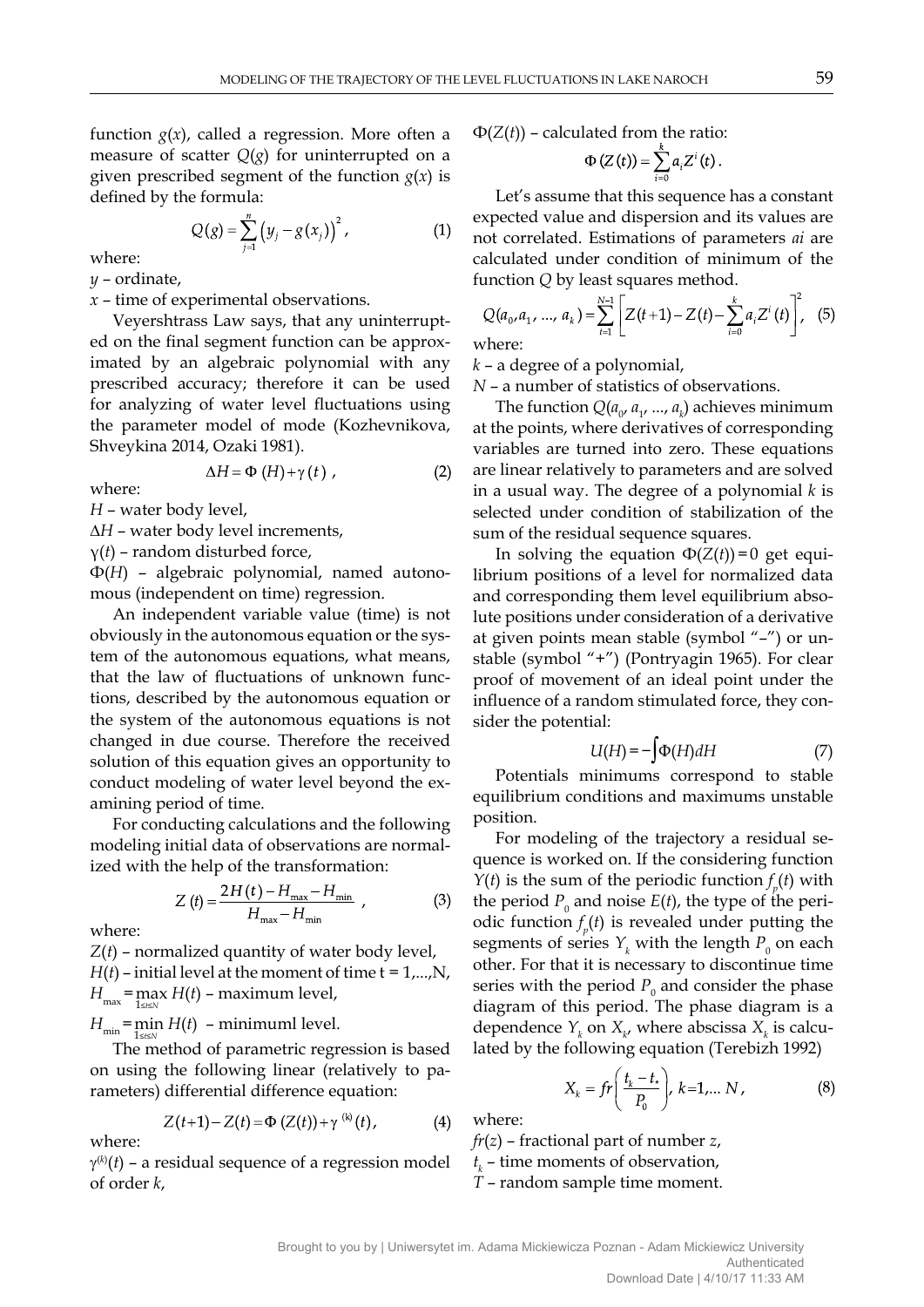### **Data**

The research is based on the materials of the observations of Hydrometeorology Department of Ministry of natural resources and environment protection of the Republic of Belarus average annual indices of water levels in Lake Naroch within 55-year interval (from 1956 till 2010). In order to analyze the number of the data of the observation the graph of water level fluctuations in Lake Naroch was built within the studied interval, represented in Fig. 2.



Fig. 2. The fluctuations of the level in Lake Naroch, 1956–2010.

The fluctuations of the water level during the whole year are as much as 40, sometimes 70 cm. In flood-time the area of the Lake is increased by 2%. 21% of the Lake area is overgrown. The subbasin Maly has been overgrown most of all. The width of the overgrown stripe is as much as 2 km in the north-eastern part, on the subbasin Bolshoifrom 5 m up to 350 m. Reed, bulrush grow at a depth of 1.5–2 m, they cover less than 3% of the Lake area, submarine plants, among which stoneworth algae predominate, extend to the depth of 7.5 m, and occupy 18% of the Lake bottom area (The Blue Book… 1994, Water Resources… 2012, Ivanov-Smolensky 2013, Volchak, Kirvel 2013).

#### **Results**

In order to model the level fluctuations to avoid mistakes when rounding in calculating the source data were normalized with the help of the transformation (3). Using the models (4)–(5) for the normalized data the sums of squares of the residual sequence γ(*k*) (*t*) for the degree of the polynomial *k***,** equal numbers from 3 to 10 inclusive



Fig. 3. Dependence of the sum of the squares of the residual sequence on the degree of a polynomial.

were calculated. The given results testify the stabilization of the residual sum of the squares of the normalized data become when *k*=8, consequently further increasing of the regression order is not demanded (Fig. 3).

Further by the least square method the function  $\Phi(Z(t))$  was calculated, describing the fluctuations of the normalized data of the observations and represented in the form of the polynomial regression of the 8<sup>th</sup> degree:

Ф(*Z*(*t*))=−9.8234*Z*<sup>8</sup> (*t*)−9.5248*Z*<sup>7</sup> (*t*)+ +20.3185*Z*<sup>6</sup> (*t*)−1763.99*Z*<sup>5</sup> (*t*)−13.8939*Z*<sup>4</sup> (*t*)− (9) −8.3926*Z*<sup>3</sup> (*t*)+3.3150*Z*<sup>2</sup> (*t*)+0.1504*Z*<sup>1</sup> (*t*)−0.0134.

The equilibrium positions of the level are the roots of the equation  $\Phi(Z(t))=0$  and take the values *Z*1=−0.082, *Z*2=0.049, *Z*3=0.349 for normalized data, what corresponds three values of the level *H*1=167.2 m, *H*2=170,1 m, *H*3=176.7 m, being the position of balance (Fig. 4).

Using the equation (7) the level potential of Lake Naroch has been investigated (Fig. 5). The potential points of extremes coincide with the roots of the equation  $\Phi(Z(t))=0$ . In that case two minimums *H*1=167.2 m, *H*3=176.7 m, (stable equilibrium conditions) and one maximum



Fig. 4. Polynomial regression of the 8th order on an absolute scale.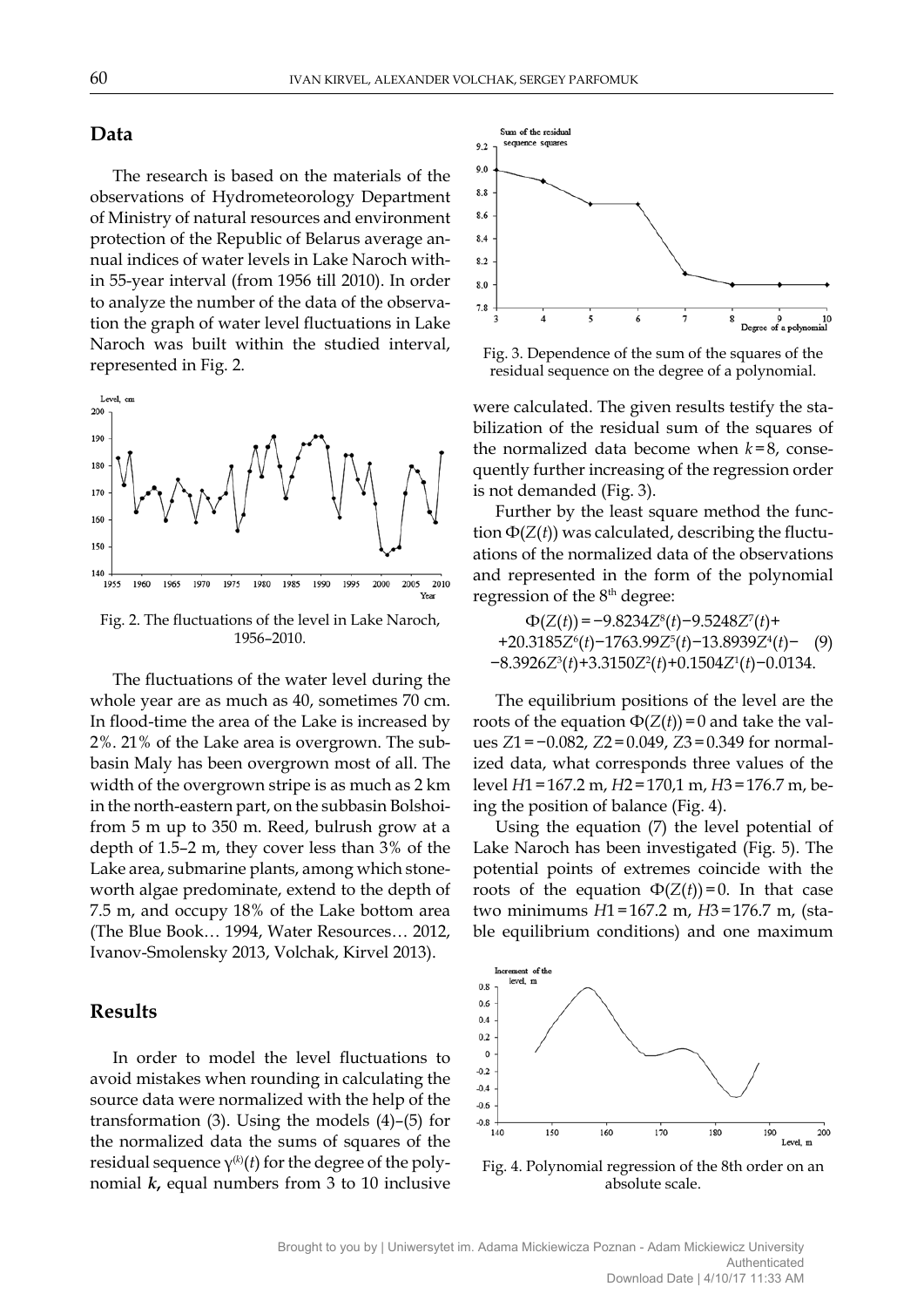

Fig. 5. Potential of the regression of the 8th order.

*H*2=170.1 m (unstable level) are typical for Lake Naroch.

To model the trajectory of the level fluctuations the residual sequence was studied. The period of the residual sequence was determined with the use of spectral time analysis that is based on the calculation of the spectra of the variation on moving time periods (Ikonnikov et al. 2003). For Lake Naroch level 2 year cycle was determined, what is taken as a basis for making a phase diagram on the base of the ratio (8), represented in Figure 6.

Let's assume, that the phase diagram of the residual sequence has a characteristic sinusoidal form for seasonal oscillations, then it can be represented in the following way

$$
\gamma^{(8)}(t) = A_0 + A_1 \sin 4 \pi t + A_2 \cos 4 \pi t + \varepsilon(t), t = 1, 2, \dots N, (10)
$$

where:

ε(*t*) – sequence of independent equally distributed random quantities.

The values of unknown parameters of the equation (10) were received by least squares method and have the following values:  $A_0=0$ ,  $A_1$  = 0.03418,  $A_2$  = 0.10471. After extracting the periodic component from the residual sequence the parameters of the sequence ε(*t*) were calculated, they have the following values: mean  $M_k = 0$  and standard deviation  $\sqrt{D_k}$ =0.3805.





In order to model the trajectory of the level in Lake Naroch the equation (9) is transformed into the following equation:

$$
Z(t+1) = -9.8234Z^{8}(t) - 9.5248Z'(t) + 20.3185Z^{6}(t) - 1763.99Z^{5}(t) - 13.8939Z^{4}(t) - 8.3926Z^{3}(t) + 3.3150Z^{2}(t) + 0.1504Z^{1}(t) - 0.0134 + 4_{0} + A_{1} \sin 4\pi t + A_{2} \cos 4\pi t + \varepsilon(t),
$$
\n(11)

where:

ε(*t*) – residual sequence, having Gaussian distribution with the parameters N (0; 0.3805).

In Figure 7 there is a trajectory, having modeled with the help of the autonomous differentialdifference equation and periodic component. The trajectory demonstrates the transitions from upper level to lower one, sharp or gradual rises and falls. Such a trajectory makes it possible to get a probable prediction by method of mathematical modeling-making quite a great number of trajectories and calculating on there base probabilities of reaching that or either level.



Fig. 7. Modeling of the trajectory of the level fluctuations in Lake Naroch.

Modeling of the trajectory 200 years long using the formula (11) showed that 2 values are over the limits of the maximum annual level equal 191 cm, which is 1%. It allows saying that the probability of exceeding of maximum annual level in Lake Naroch is improbable.

#### **Conclusion**

As a result of the conducted investigations of the level fluctuations in Lake Naroch the initial data are divided into 3 components:

(a) a polynomial regression that makes it possible to find out an independent on time Law of trajectory,

(b) a periodic component of sinusoidal type, and